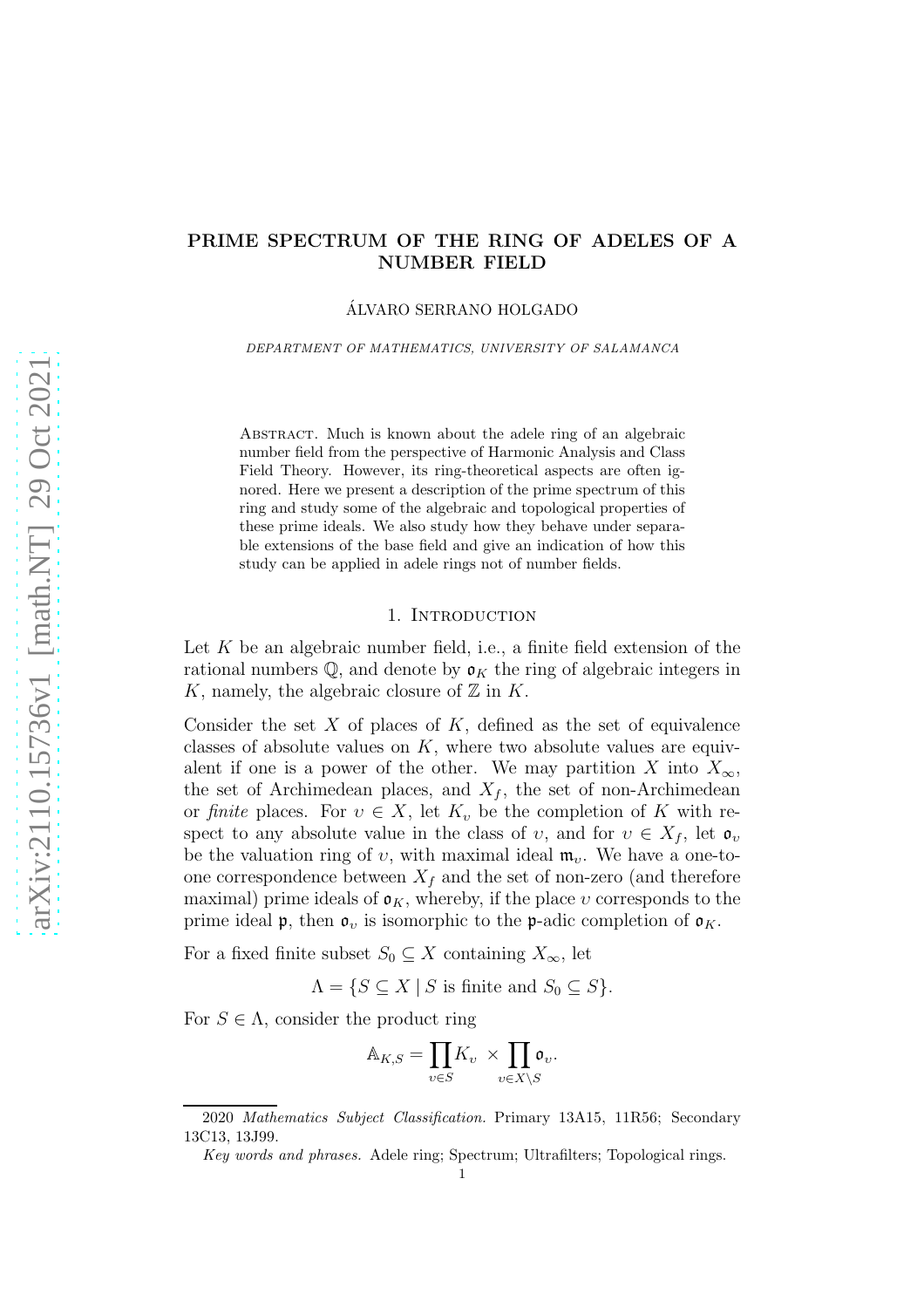If  $S_1 \subseteq S_2$  with  $S_1, S_2 \in \Lambda$ , there is a natural inclusion of rings  $\mathbb{A}_{K,S_1} \hookrightarrow$  $\mathbb{A}_{K,S_2}$  and with respect to these inclusions, the family  $\{\mathbb{A}_{K,S}\}_{S\in\Lambda}$  is a direct system of rings. The *adele ring* of K, which we will denote by  $A_K$ , may be defined as the direct limit

$$
\mathbb{A}_K = \varinjlim_{S \in \Lambda} \mathbb{A}_{K,S}.
$$

This definition is equivalent to the usual definition of  $A_K$  as the restricted direct product of the fields  $K_v$  with respect to the subrings  $\mathfrak{o}_v$ , namely the subring of  $\prod K_v$  given by

$$
\mathbb{A}_K = \left\{ \alpha = (\alpha_v)_{v \in X} \in \prod K_v \mid \alpha_v \in \mathfrak{o}_v \text{ for almost all } v \in X \right\},\
$$

and it is clear that the definition does not depend on the choice of  $S_0$ : any other choice will differ from the given  $S_0$  in at most a finite number of places, and this doesn't change the direct limit nor the restricted direct product.

A comprehensive study of the adele ring necessitates considering it as a topological ring. Each  $K_v$  has the complete metric topology defined by the place v, and at finite places,  $\mathfrak{o}_v$  has the induced non-archimedean topology. Giving each  $A_{K,S}$  the product topology,  $A_K$  naturally has the direct limit topology, making it a Hausdorff and locally compact topological ring. Standard references for adeles and their applications are [\[3\]](#page-13-0), [\[7\]](#page-13-1) or [\[8\]](#page-13-2).

# 2. PRIME IDEALS IN  $\mathbb{A}_{K,S}$

To compute the prime spectrum of  $\mathbb{A}_K$  we will first describe  $Spec(\mathbb{A}_{K,S})$ for  $S \in \Lambda$  and then study which of these prime ideals are compatible with the morphisms in the direct system. Note that

$$
\mathbb{A}_{K,S}=K_S\times \mathfrak{o}_S,
$$

where

$$
K_S = \prod_{v \in S} K_v \quad \text{and} \quad \mathfrak{o}_S = \prod_{v \notin S} \mathfrak{o}_v.
$$

The prime ideals in a product of two rings  $A \times B$  are the ideals of the form  $\mathfrak{p} \times B$ , with  $\mathfrak{p} \in \text{Spec}(A)$ , or  $A \times \mathfrak{q}$ , where  $\mathfrak{q} \in \text{Spec}(B)$ . A prime ideal of this form is maximal (or minimal) if and only if the corresponding factor  $\mathfrak p$  or  $\mathfrak q$  is maximal (or minimal). This is easily generalized to finite products, such as  $K_S$ , so once we describe  $Spec(\mathfrak{o}_S)$ we will also obtain  $Spec(A_{K,S}).$ 

We note that  $\rho_s$  is an infinite product of Prüfer domains, so we can apply the results in [\[5\]](#page-13-3) to describe  $Spec(\mathfrak{o}_S)$ . This involves the use of ultrafilters.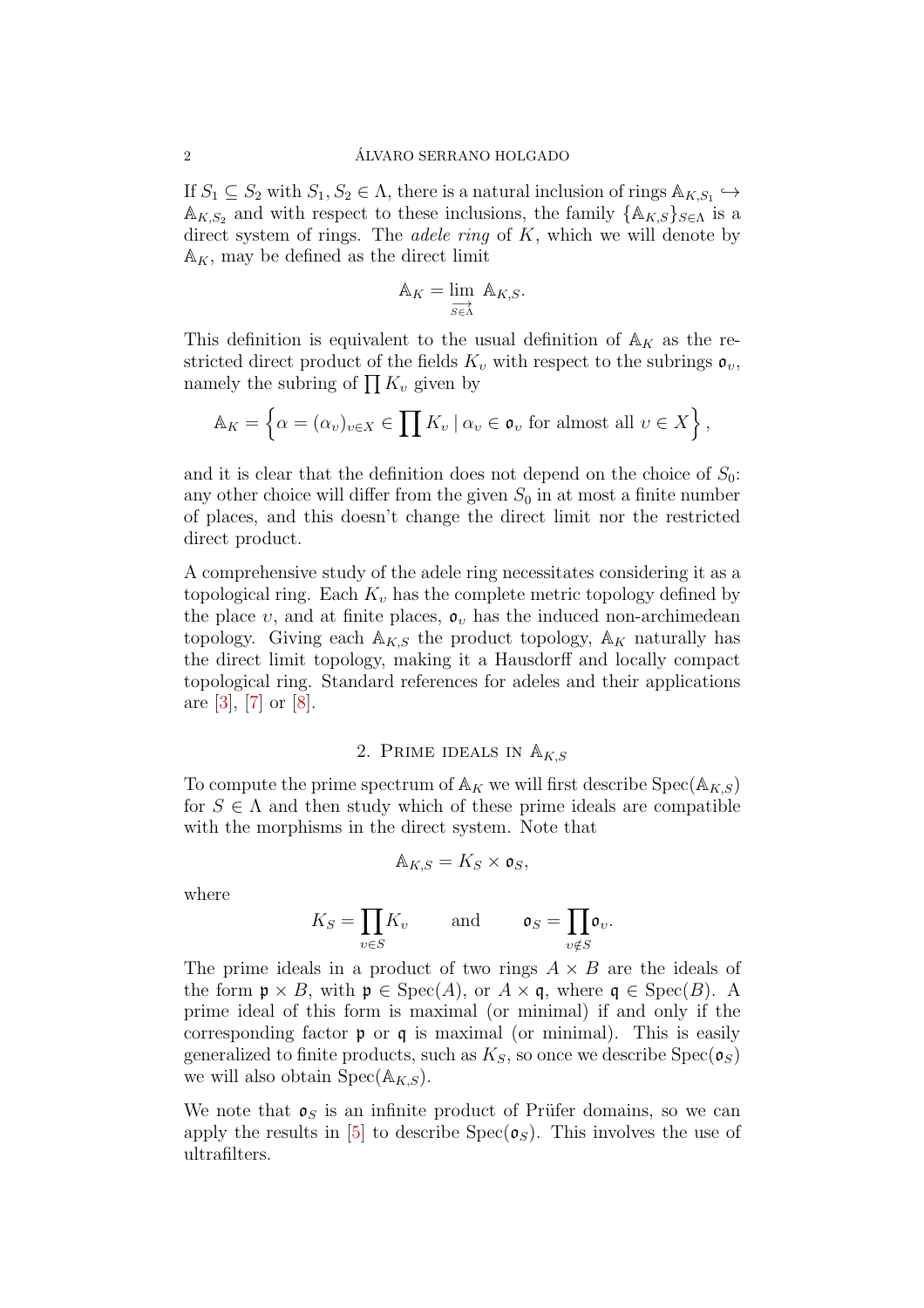Definition 2.1. *Let* (B, ∧, ∨) *a Boolean algebra. A nonempty subset*  $U \subseteq \mathcal{B}$  is called an **ultrafilter** on  $\mathcal{B}$  if it satisfies the following condi*tions:*

- $(1)$  0  $\notin U$ .
- *(2) If*  $A, B \in \mathcal{U}$  *then*  $A \wedge B \in \mathcal{U}$ *.*
- *(3)* If  $A \in \mathcal{U}$  and  $A \leq B$ , where  $\leq$  *is the canonical order relation on*  $\mathcal{B}$ *, then*  $B \in \mathcal{U}$ *.*
- *(4)* Given  $A \in \mathcal{B}$ , either  $A \in \mathcal{U}$  or  $\neg A \in \mathcal{U}$ .

*If* Ω *is a set, an ultrafilter on* Ω *is an ultrafilter on its power set with the usual Boolean algebra structure*  $(\mathcal{P}(\Omega), \cap, \cup)$ *.* 

An ultrafilter U on  $\Omega$  is called **principal** if there is an  $\omega_0 \in \Omega$  such that  $\omega_0 \in U$  for every  $U \in \mathcal{U}$ . In this case, it is easy to check that  $\mathcal{U}$ consists exactly of the subsets of  $\Omega$  containing  $\omega_0$ , and we say that it is the principal ultrafilter generated by  $\omega_0$ . One can also prove that an ultrafilter on  $\Omega$  is principal if and only if it contains some finite subset of Ω. Therefore, an ultrafilter is non-principal (or *free*) if and only if it contains every cofinite subset of  $\Omega$ .

We will be considering ultrafilters on the set  $\Omega_S = X \setminus S$ . By [\[5\]](#page-13-3), for every ultrafilter  $\mathcal U$  on  $\Omega_S$ , the set

$$
\mathfrak{M}_{S,\,\mathcal{U}} = \{ \alpha \in \mathfrak{o}_S \mid \{ \upsilon \in \Omega_S \mid \alpha_\upsilon \in \mathfrak{m}_\upsilon \} \in \mathcal{U} \}
$$

is a maximal ideal in  $\rho_{S}$ . This gives us a one-to-one correspondence between ultrafilters on  $\Omega_S$  and maximal ideals of  $\mathfrak{o}_S$ . For the principal ultrafilter  $\mathcal{U} = \mathcal{U}_{v_0}$  corresponding to the place  $v_0 \in \Omega_S$ , we have

$$
\mathfrak{M}_{S,\,\mathcal{U}_{v_0}}=\mathfrak{M}_{S,v_0}=\{\alpha\in\mathfrak{o}_S\ |\ \alpha_{v_0}\in\mathfrak{m}_{v_0}\}.
$$

Minimal prime ideals in  $\mathfrak{o}_S$  also correspond to ultrafilters on  $\Omega_S$ : given an ultrafilter  $\mathcal{U}$ , we assign to it the minimal prime ideal

$$
\mathfrak{n}_{S,\,\mathcal{U}}=\{\alpha\in\mathfrak{o}_S\mid\{v\in\Omega_S\mid\alpha_v=0\}\in\mathcal{U}\}\.
$$

For the principal ultrafilter  $\mathcal{U} = \mathcal{U}_{v_0}$ , we now have

$$
\mathfrak{n}_{S,\,\mathcal{U}_{v_0}}=\mathfrak{n}_{S,v_0}=\{\alpha\in\mathfrak{o}_S\mid\alpha_{v_0}=0\}.
$$

For any ultrafilter  $\mathcal{U}$ ,  $\mathfrak{n}_{S,\mathcal{U}}$  is the only minimal prime ideal contained in the maximal ideal  $\mathfrak{M}_{S,\mathcal{U}}$ , and  $\mathfrak{M}_{S,\mathcal{U}}$  is the only maximal ideal containing the minimal prime ideal  $\mathfrak{n}_{S,\mathcal{U}}$ . Therefore, any prime ideal in  $\mathfrak{o}_S$ contains exactly one minimal prime ideal and is contained in exactly one maximal ideal.

Given an ultrafilter  $\mathcal U$  on  $\Omega_S$  and an element  $\beta = (\beta_v) \in (\mathcal U)^{\mathfrak o_S}$ , the set

$$
\mathfrak{p}_{S,\mathcal{U}}^{\beta} = \{ \alpha \in \mathfrak{o}_S \mid \exists Y \in \mathcal{U}, \ n \in \mathbb{N} \text{ s.t. } v(\alpha_v^n) \ge v(\beta_v) \ \forall v \in Y \}
$$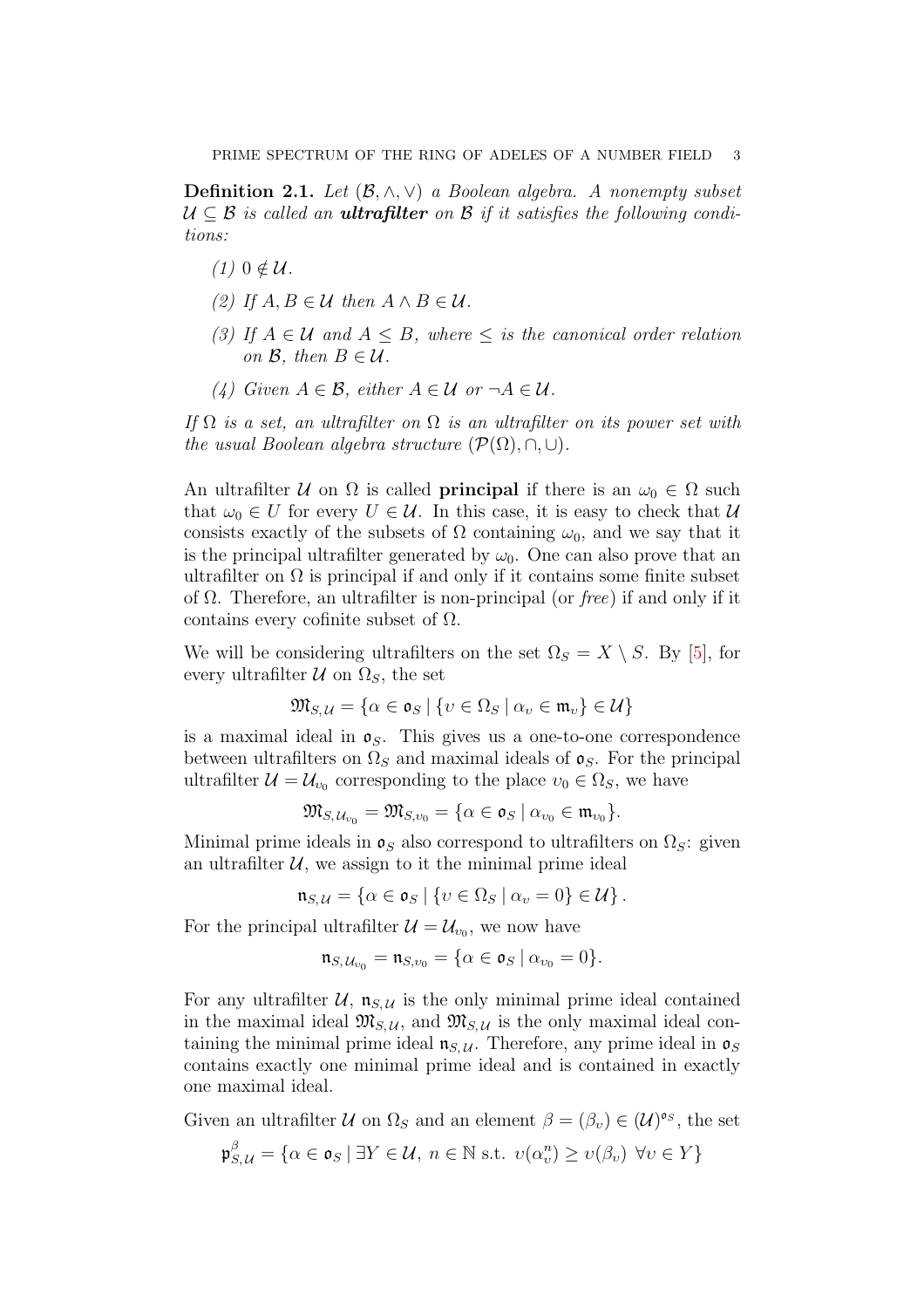is a prime ideal of  $\mathfrak{o}_S$  contained in  $\mathfrak{M}_{S,\mathcal{U}}$  (note that this definition and notation is not the same as that of [\[5\]](#page-13-3), but it is easy to check that for this case, in which all the rings in the product are discrete valuation rings, both definitions are the same). It is also the smallest prime ideal in  $\mathfrak{M}_{S,\mathcal{U}}$  that contains  $\beta$ . Furthermore, if  $\mathcal{U} = \mathcal{U}_{v_0}$  for some  $v_0 \in S$ , it follows from the definition that

$$
\mathfrak{p}^{\beta}_{S,\,\mathcal{U}_{v_0}} = \begin{cases} \mathfrak{M}_{S,v_0} & \text{if } \beta_{v_0} \in \mathfrak{m}_{v_0} \setminus \{0\} \\ \mathfrak{n}_{S,v_0} & \text{if } \beta_{v_0} \in \mathfrak{o}_{v_0}^* \cup \{0\} \end{cases}
$$

Now, if **p** is any prime ideal of  $\mathfrak{o}_S$  contained in  $\mathfrak{M}_{S,\mathcal{U}}$ , we have that

$$
\mathfrak{p}=\underset{\beta\in\mathfrak{p}}{\bigcup}\mathfrak{p}_{S,\,\mathcal{U}}^{\beta}
$$

This shows that for  $v_0 \in \Omega_S$ , the only prime ideal strictly contained in  $\mathfrak{M}_{S,v_0}$  is  $\mathfrak{n}_{S,v_0}.$ 

We can use the previous remarks to describe  $Spec(A_{K,S})$  completely:

**Theorem 2.2.** *The prime ideals in*  $A_{K,S}$  *are the following:* 

*(1)* For  $v_0 \in X$ *, the set* 

$$
M_{S,v_0}^{(0)} = \{ \alpha \in \mathbb{A}_{K,S} \mid \alpha_{v_0} = 0 \},\
$$

*which is both a maximal and minimal prime ideal if*  $v_0 \in S$  *and only a minimal prime ideal if*  $v_0 \in \Omega_S$ . It is a principal ideal *generated by*  $\alpha = (\alpha_v)$  *where*  $\alpha_v \in \mathfrak{o}_v^*$  *if*  $v \neq v_0$  *and*  $\alpha_{v_0} = 0$ *.* 

*(2)* If  $v_0 \in \Omega_S$ *, the set* 

$$
M^{\mathfrak{m}}_{S,v_0} = \{ \alpha \in \mathbb{A}_{K,S} \mid \alpha_{v_0} \in \mathfrak{m}_{v_0} \},
$$

*which is a maximal prime ideal generated by*  $\alpha = (\alpha_v)$  *where*  $\alpha_v \in \mathfrak{o}_v^*$  if  $v \neq v_0$  and  $\alpha_{v_0}$  is a generator of  $\mathfrak{m}_{v_0}$ .

*(3) If U is a non-principal ultrafilter in*  $\Omega_S$ *, we have the maximal prime ideal*

$$
M_{S,\mathcal{U}}^{\mathfrak{m}} = \{ \alpha \in \mathbb{A}_{K,S} \mid \{ \upsilon \in \Omega_S \mid \alpha_{\upsilon} \in \mathfrak{m}_{\upsilon} \} \in \mathcal{U} \}
$$

*and the minimal prime ideal*

$$
M_{S,\mathcal{U}}^{(0)} = \{ \alpha \in \mathbb{A}_{K,S} \mid \{ v \in \Omega_S \mid \alpha_v = 0 \} \in \mathcal{U} \}
$$

*Neither of these are principal ideals.*

(4) If **p** is any other prime ideal of  $A_{K,S}$ , there is exactly one non*principal ultrafilter*  $U$  *in*  $\Omega_S$  *such that*  $\mathfrak{p} \subseteq M_{S,U}^{\mathfrak{m}}$ *, and* 

$$
\mathfrak{p}=\underset{\beta\in\mathfrak{p}}{\bigcup}\mathfrak{p}^{\beta}_{S,\,\mathcal{U}},
$$

whith  $\mathfrak{p}_S^{\beta}$  $_{S,\,\mathcal{U}}^{\scriptscriptstyle\mathcal{P}}$  defined as before. These are also not principal ideals.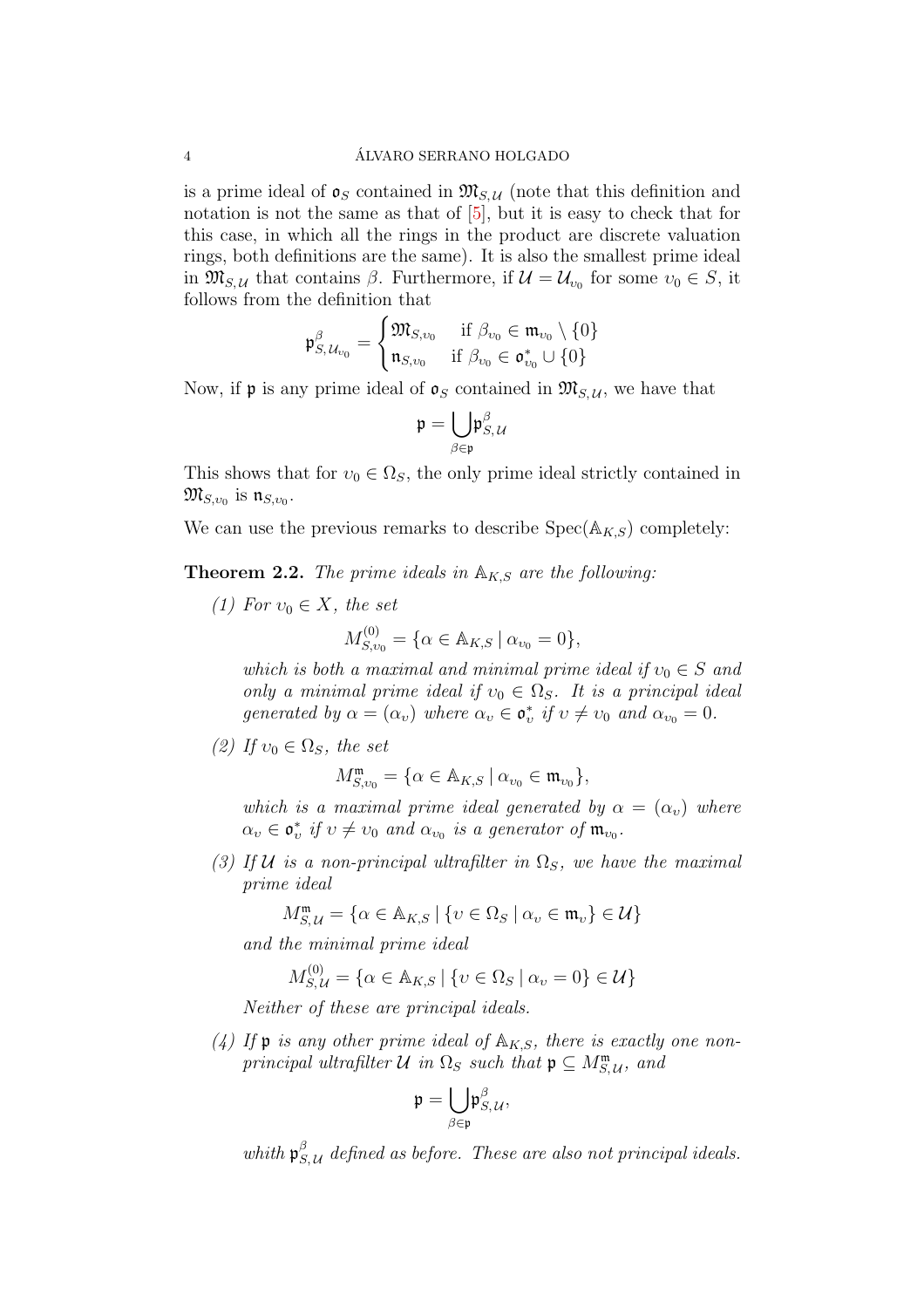#### 3. Prime ideals in a direct limit

Let  $\{R_i, \varphi_{ij}\}_{i,j\in I}$  be a direct system of rings and R its direct limit, with  $\varphi_i: R_i \to R$  the canonical morphisms.

Definition 3.1. *A* direct system of ideals in  $\{R_i, \varphi_{ij}\}$  is a family  $\{\mathfrak{a}_i\}_{i\in I}$  such that  $\mathfrak{a}_i$  is an ideal of  $R_i$  for every  $i \in I$  and  $\varphi_{ij}^{-1}(\mathfrak{a}_j) = \mathfrak{a}_i$ *whenever*  $i \leq j$ *.* 

The direct systems of ideals of  $\{R_i, \varphi_{ij}\}\$ are in one-to-one correspondence with the ideals of R: for an ideal  $\mathfrak{a} \subseteq R$ , we have the direct system  $\{a_i = \varphi_i^{-1}\}$  $i^{-1}(\mathfrak{a})\}$ , and for a direct system  $\{\mathfrak{a}_i\}$ , the direct limit

$$
\mathfrak{a}=\lim_{\substack{\longrightarrow\\ i\in I}}\mathfrak{a}_i
$$

is an ideal of  $R$  giving rise to this direct system.

It follows immediately that  $\alpha$  is a prime ideal in R if an only if every  $a_i$  is a prime ideal of  $R_i$ . That is:

**Proposition 3.2.** If  $\{R_i, \varphi_{ij}\}$  is a direct system of commutative rings and *R* its direct limit (with morphisms  $\varphi_i : R_i \to R$ ), {Spec(R<sub>i</sub>),  $\varphi_{ij}^*$ } is *an inverse system of topological spaces, and its inverse limit is* Spec(R)*,* with morphisms  $\varphi_i^* : \text{Spec}(R) \to \text{Spec}(R_i)$ .

**Definition 3.3.** *A direct system of prime ideals*  $\{\mathfrak{p}_i\}$  *in*  $\{R_i, \varphi_{ij}\}$  *is* **upper-maximal** if for every  $i \in I$  there is some  $j \geq i$  such that  $\mathfrak{p}_j$  is *a* maximal prime ideal in  $R_j$ . It is **upper-minimal** if for every  $i \in I$ *there is some*  $j \geq i$  *such that*  $\mathfrak{p}_j$  *is a minimal prime ideal in*  $R_j$ *.* 

Proposition 3.4. *If* {pi} *is an upper-maximal (resp., upper-minimal) direct system of prime ideals in*  $\{R_i, \varphi_{ij}\}\$ *, its limit*  $\mathfrak{p} \subseteq R$  *is a maximal (resp., minimal) prime ideal.*

*Proof.* We will prove the maximal case. Let m be a maximal ideal in R containing **p** and take  $\mathbf{q}_i = \varphi_i^{-1}$  $i^{-1}(\mathfrak{m})$  for every  $i \in I$ , which obviously contains  $\mathfrak{p}_i$ . For every  $i \in I$  there is some  $j \geq i$  for which  $\mathfrak{p}_j$  is maximal in  $R_j$ , therefore  $\mathfrak{p}_j = \mathfrak{q}_j$ . It follows that  $\mathfrak{p}_i = \mathfrak{q}_i$  for every  $i \in I$ , and therefore  $\mathfrak{p} = \mathfrak{m}$ .

## 4. Prime ideals in the adele ring

<span id="page-4-0"></span>We now know that  $Spec(A_K)$  is the inverse limit of the inverse system of topological spaces  $\{Spec(A_{K,S})\}$ . Since we have already computed  $Spec(A_{K,S})$  for each  $S \in \Lambda$ , we only have to see which of those ideals form direct systems of prime ideals.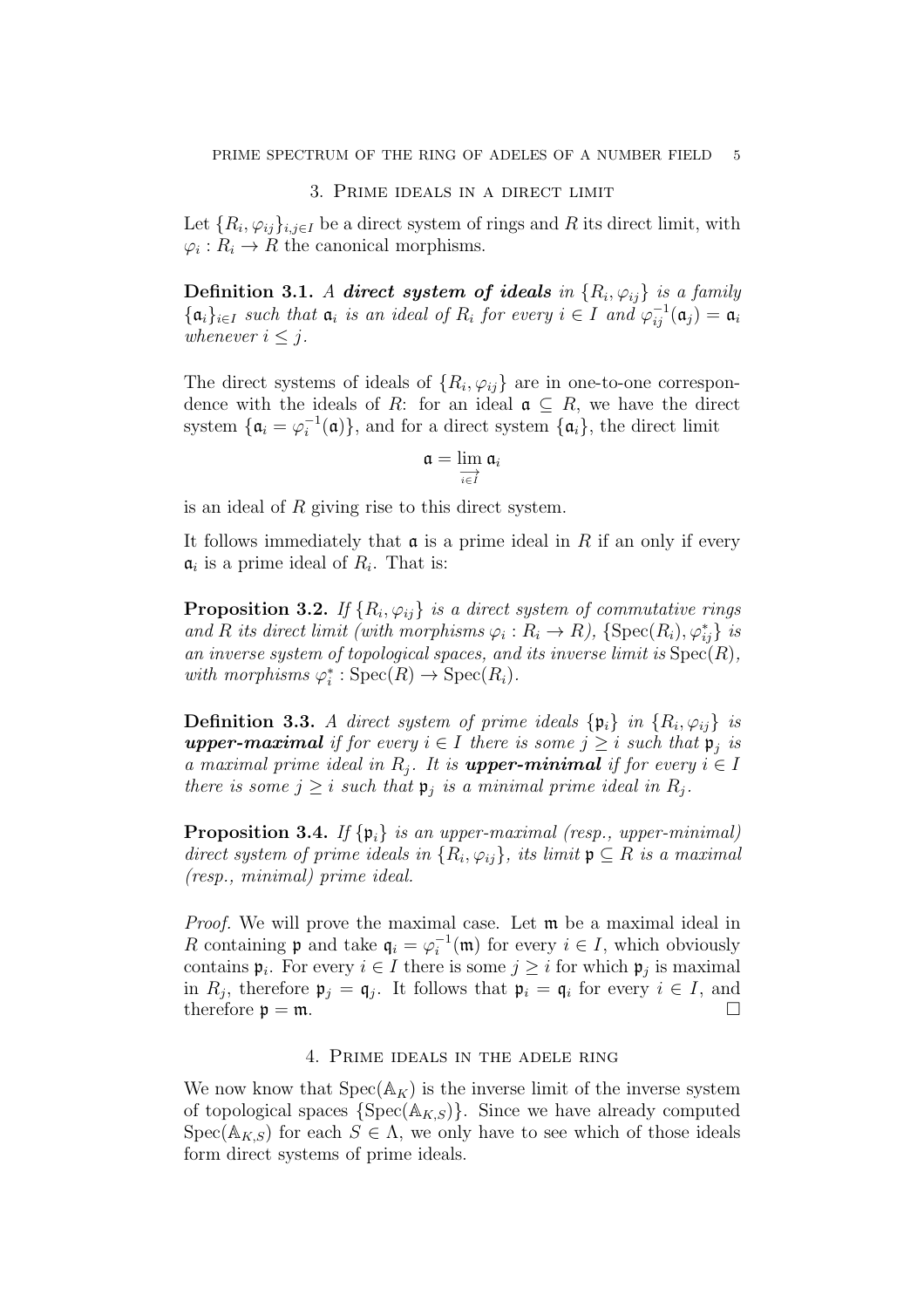<span id="page-5-0"></span>**Lemma 4.1.** Let  $\Omega$  be a set,  $F \subseteq \Omega$  a finite subset and  $\Omega_F = \Omega \setminus F$ . *There is a one-to-one correspondence between the ultrafilters on*  $\Omega_F$  *and the ultrafilters on*  $\Omega$  *not generated by a point in*  $F$ .

*Proof.* If  $\widetilde{\mathcal{U}}$  is an ultrafilter on  $\Omega_F$ , then

$$
\mathcal{U} = \{ Y \subseteq \Omega \mid Y \cap \Omega_F \in \mathcal{U} \}
$$

is an ultrafilter on  $\Omega$  which is principal or non-principal if the same holds true for  $U$ . If they are principal, they have the same generator, so  $U$  is not generated by a point in  $F$ .

If U is now an ultrafilter on  $\Omega$  not generated by a point in F, then

$$
\mathcal{U}_F = \{ Y \cap \Omega_F \mid Y \in \mathcal{U} \}
$$

is an ultrafilter on  $\Omega_F$ . These mappings give us the desired correspondence.

We can apply lemma [4.1](#page-5-0) to the situation  $\Omega_{S_2} \subseteq \Omega_{S_1}$ , where  $S_1, S_2 \in \Lambda$ and  $S_1 \subseteq S_2$ . However, it will only help us in the case of ideals given by non-principal ultrafilters, since for any  $v_0 \in X$  and any  $S \in \Lambda$  there will always be  $S \subseteq S'$  with  $v_0 \in S'$  (any  $S' \in \Lambda$  containing  $S \cup \{v_0\}$ ).

Let us now look for direct systems of prime ideals among the principal prime ideals.

For any  $v_0$ , the ideals  $\{M_{S,v}^{(0)}\}$  $\{S, v_0\}_{S \in \Lambda}$  form a direct system of prime ideals which is both upper-maximal and upper-minimal. Its direct limit is the ideal of  $\mathbb{A}_K$ 

$$
M_{v_0} = \{ \alpha \in A_K \mid \alpha_{v_0} = 0 \},
$$

which is both a maximal and minimal prime ideal, principal and generated by  $\alpha = (\alpha_v)$ , where  $\alpha_v \in \mathfrak{o}_v^*$  if  $v \neq v_0$  and  $\alpha_{v_0} = 0$ .

If  $S \in \Lambda$  and  $v_0 \in \Omega_S$ , the ideal  $M^{\mathfrak{m}}_{S,v_0}$  of  $\mathbb{A}_{K,S}$  cannot be part of a direct system of ideals, since for  $S' = S \cup \{v_0\}$ , there is no prime ideal in  $\mathbb{A}_{K,S'}$  that restricts to  $M^{\mathfrak{m}}_{S,v_0}$  in  $\mathbb{A}_{K,S}$ .

Let us now consider a non-principal ultrafilter  $\mathcal{U}_{S_0}$  in  $\Omega_{S_0}$ , and for any  $S \in \Lambda$ ,  $\mathcal{U}_S$  the unique ultrafilter in  $\Omega_S$  corresponding to  $\mathcal{U}_{S_0}$  via the equivalence given in Lemma [4.1.](#page-5-0) We have the direct systems of prime ideals  $\{M^{\mathfrak{m}}_{\mathcal{U}_S,S}\}_{S\in\Lambda}$  and  $\{M^{(0)}_{\mathcal{U}_S,S}\}_{S\in\Lambda}$ , which are upper-maximal and upper-minimal, respectively. They give us the following maximal and minimal prime ideals of  $A_K$ :

$$
M_{\mathcal{U}_{S_0}} = \{ \alpha = (\alpha_v) \in \mathbb{A}_K \mid \{ v \in \Omega_{S_0} \mid \alpha_v \in \mathfrak{m}_v \} \in \mathcal{U}_{S_0} \}
$$

and

$$
m_{\mathcal{U}_{S_0}} = \{ \alpha = (\alpha_v) \in A_K \mid \{ v \in \Omega_{S_0} \mid \alpha_v = 0 \} \in \mathcal{U}_{S_0} \}.
$$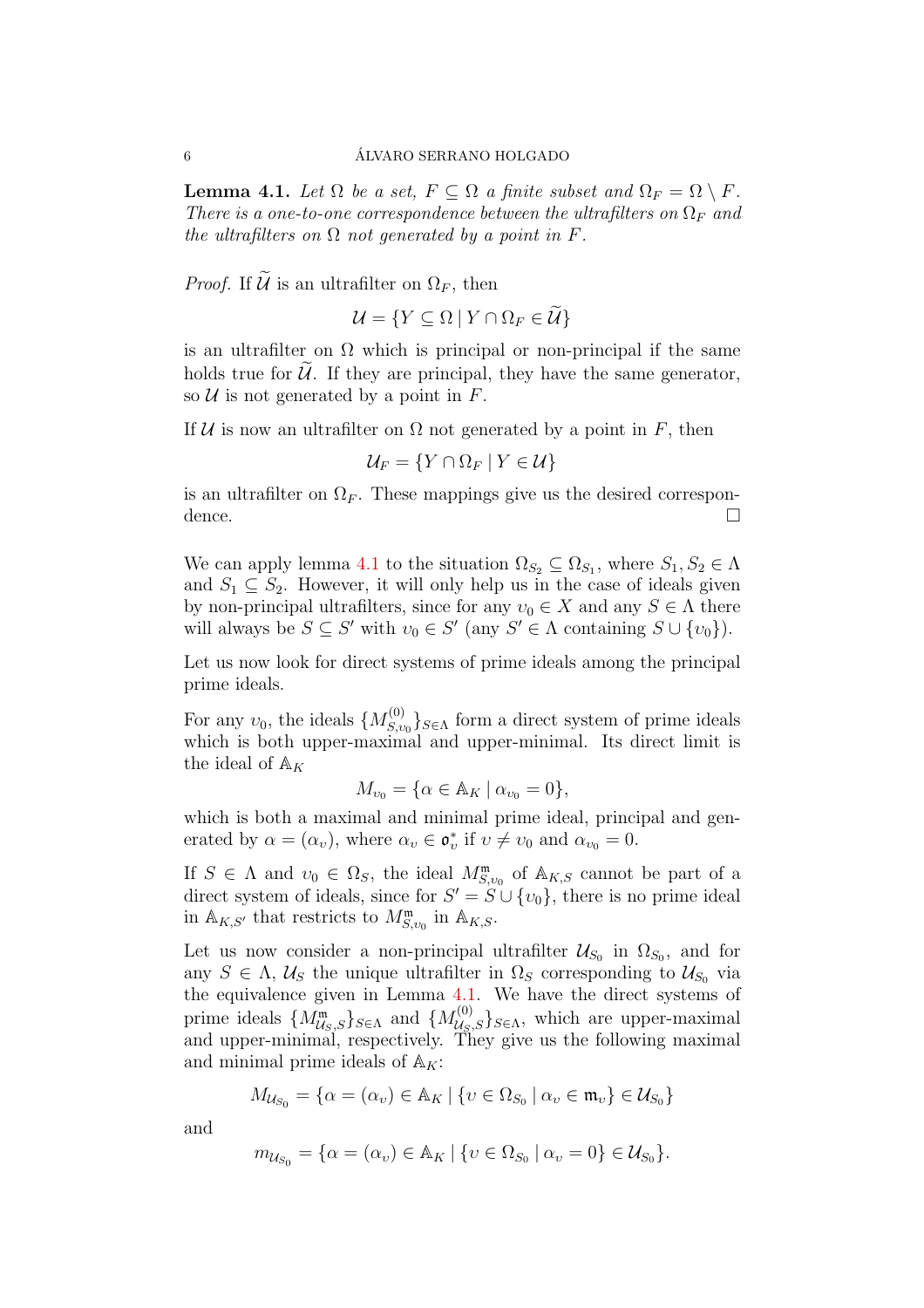It follows that any other prime ideal in  $\mathbb{A}_K$  will be between  $m_\mathcal{U}$  and  $M_\mathcal{U}$ for some non-principal ultrafilter  $\mathcal{U}$  in  $\Omega_{S_0}$ . This proves as well that we have already found all maximal and minimal prime ideals in  $\mathbb{A}_K$ .

<span id="page-6-0"></span>**Proposition 4.2.** *Take*  $S \in \Lambda$ ,  $\mathcal{U}$  *an ultrafilter on*  $\Omega_{S_0}$ ,  $\mathcal{U}_S$  *the corre* $sponding$  *ultrafilter on*  $\Omega_S$ ,  $\widetilde{\mathfrak{p}}$  *a prime ideal in*  $\mathbb{A}_{K,S}$  *inside*  $M_{S,\mathcal{U}_S}^{\mathfrak{m}}$  *and*  $\mathfrak{p} = \widetilde{\mathfrak{p}} \cap \mathbb{A}_{K,S_0}$ . Then,  $\widetilde{\mathfrak{p}}$  is completely determined by  $\mathfrak{p}$  as follows:

$$
\widetilde{\mathfrak{p}} = \bigcup_{\beta \in \mathfrak{p}} \mathfrak{p}^\beta_{S,\,\mathcal{U}_S}
$$

*Proof.* Since  $\mathfrak{p} \subseteq \widetilde{\mathfrak{p}}$  and

$$
\widetilde{\mathfrak{p}} = \bigcup_{\beta \in \widetilde{\mathfrak{p}}} \mathfrak{p}^{\beta}_{S, \, \mathcal{U}_S},
$$

it is clear that

$$
\underset{\beta \in \mathfrak{p}}{\bigcup} \mathfrak{p}^{\beta}_{S,\,\mathcal{U}_S} \subseteq \widetilde{\mathfrak{p}}.
$$

Now take  $\beta \in \widetilde{\mathfrak{p}}$  and  $Y = \{v \in \Omega_S \mid \beta_v \in \mathfrak{m}_v\} \in \mathcal{U}_S \subseteq \mathcal{U}$ . We have that  $\mathfrak{p}_{S,\mathcal{U}_S}^{\widetilde{\beta}} \subseteq \widetilde{\mathfrak{p}},$  and by the definition of  $\mathfrak{p}_{S}^{\widetilde{\beta}}$  $S_{S,\mathcal{U}_S}^{\beta}$ , the element  $\beta \in A_{K,S}$  defined by  $\beta_v = \tilde{\beta}_v$  if  $v \in \Omega_S$  and  $\beta_v = 0$  if  $v \notin S$  is also in  $\mathfrak{p}_S^{\tilde{\beta}}$  $S_{S,\mathcal{U}_S}^{\rho}$ . Furthermore  $\widetilde{\beta}\in\mathfrak{p}_S^{\beta}$  $S_{S,\mathcal{U}_S}^{\rho}$  by the same reasoning. Therefore,

$$
\mathfrak{p}_{S,\mathcal{U}_S}^{\widetilde{\beta}}=\mathfrak{p}_{S,\mathcal{U}_S}^{\beta},
$$

and since  $\beta \in A_{K,S_0}$ , we have that  $\beta \in \mathfrak{p}$ , which concludes the proof.  $\Box$ 

As a consequence of Proposition [4.2,](#page-6-0) we have that any direct system of prime ideals that gives an ideal in  $A_K$  contained in  $M_{\mathcal{U}}$  is uniquely determined by the ideal in  $\mathbb{A}_{K,S_0}$  in said system, and the prime ideal  $\mathfrak{p} \subseteq M_{\mathcal{U}}$  is

$$
\mathfrak{p}=\bigcup_{\beta\in\mathfrak{p}}\mathfrak{p}_\mathcal{U}^\beta=\bigcup_{\beta\in\mathfrak{p}\cap\mathbb{A}_{K,S_0}}\mathfrak{p}_{\mathcal{U}}^\beta.
$$

In summary, we have:

**Theorem 4.3.** Let K be a number field and  $S_0$  a finite subset of  $X_K$ *containing*  $X_{K,\infty}$ *. Let*  $\Omega_{S_0} = X_K \setminus S_0$ *. The prime ideals of*  $\mathbb{A}_K$  *are completely described as follows:*

*(1) The maximal ideals are of one of two kinds:*

a. If 
$$
v_0 \in X_{K,f}
$$
,  
\n
$$
M_{v_0} = \{ \alpha \in \mathbb{A}_K \mid \alpha_{v_0} = 0 \},
$$
\nwhich is also a minimal prime ideal

*which is also a minimal prime ideal.*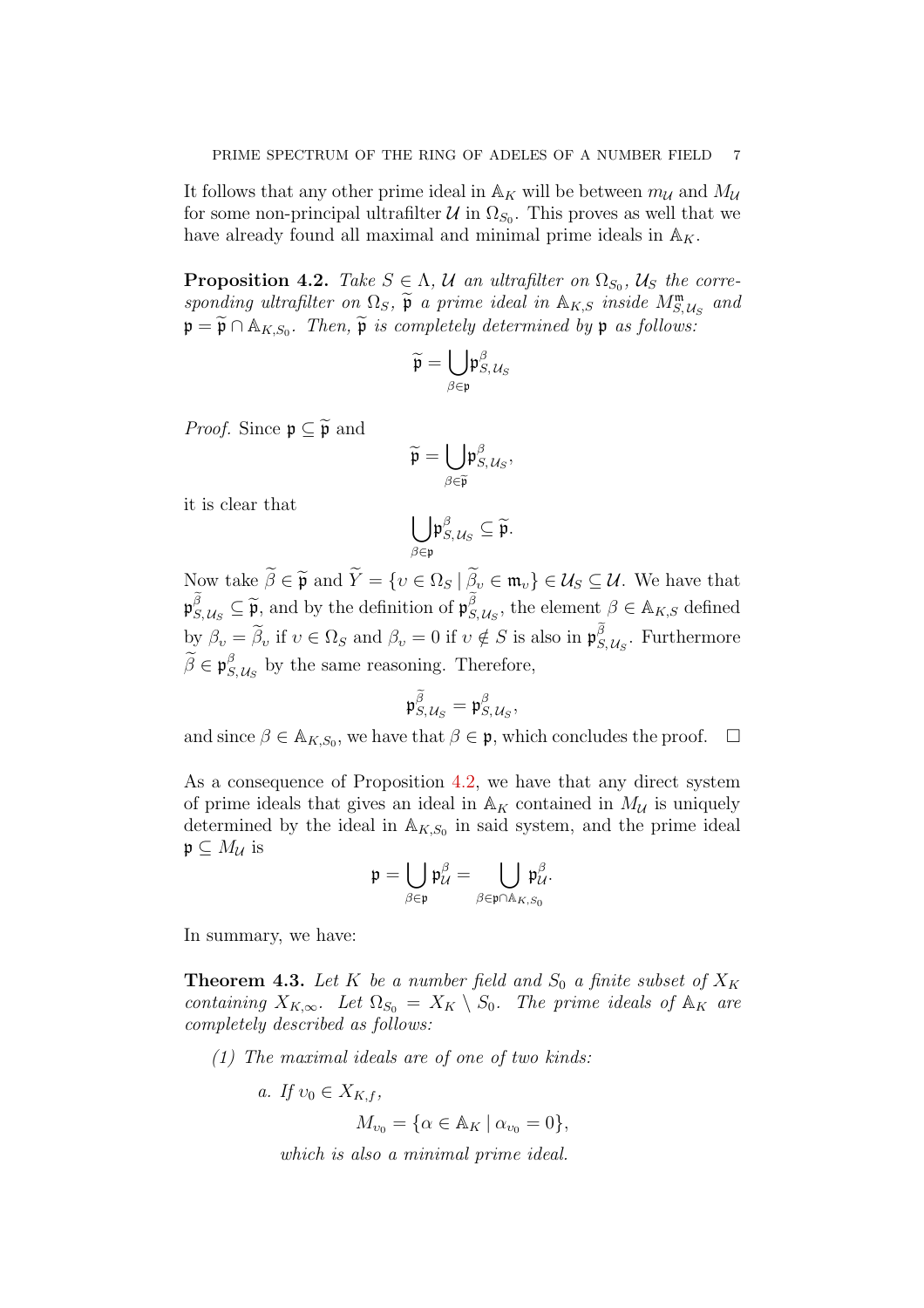b. If 
$$
U
$$
 is a non-principal ultrafilter in  $\Omega_{S_0}$ ,  
\n
$$
M_U = \{ \alpha \in \mathbb{A}_K \mid \{ v \in \Omega_{S_0} \mid \alpha_v \in \mathfrak{m}_v \} \in U \}
$$

- *(2) The minimal prime ideals are of one of two kinds:*
	- *a.* If  $v_0 \in X_{K,f}$ ,

$$
M_{v_0} = \{ \alpha \in \mathbb{A}_K \mid \alpha_v = 0 \},
$$

*which is also a maximal prime ideal.*

*b.* If U is a non-principal ultrafilter in  $\Omega_{S_0}$ ,

$$
m_{\mathcal{U}} = \{ \alpha \in \mathbb{A}_K \mid \{ v \in \Omega_{S_0} \mid \alpha_v = 0 \} \in \mathcal{U} \},
$$

which is the only minimal prime ideal contained in  $M_{\mathcal{U}}$  and *is only contained in the maximal ideal*  $M_{\mathcal{U}}$ *.* 

*(3)* If  $\mathfrak{p} \in A_K$  *is any prime ideal that isn't maximal or minimal, there is exactly one non-principal ultrafilter*  $U$  *in*  $\Omega_{S_0}$  *such that* 

$$
m_{\mathcal{U}}\subset\mathfrak{p}\subset M_{\mathcal{U}},
$$

*and*

$$
\mathfrak{p}=\bigcup_{\beta\in\mathfrak{p}\cap\mathbb{A}_{K,S_0}}\!\!\!\!\!\mathfrak{p}^\beta_{\mathcal{U}},
$$

*where*

$$
\mathfrak{p}^{\beta}_{\mathcal{U}} = \{ \alpha \in \mathbb{A}_K \mid \exists Y \in \mathcal{U}, \ n \in \mathbb{N} \ s.t. \ v(\alpha^n_v) \ge v(\beta_v) \ \forall v \in Y \}
$$

Observe that our description of  $Spec(A_K)$  depends on choosing an arbitrary  $S_0 \subseteq X_K$  at the beginning, and the ultrafilters in our final results are ultrafilters on  $\Omega_{S_0} = X_K \setminus S_0$ . However, by Lemma [4.1,](#page-5-0) since any other choice of  $S_0$  differs from the first in at most a finite number of points, this will not make a difference in the description of ultrafilters on  $\Omega_{S_0}$ . Hence the results given do not depend on the choice of  $S_0$ .

## 5. Closed prime ideals

We can recover the completed fields  $K_v$  from the adele ring by taking its quotients by the principal prime ideals: it is very easy to check that, if  $v_0 \in X_K$ ,  $\mathbb{A}_K/M_{v_0} \simeq K_{v_0}$ , since

 $\alpha - \beta \in M_{\nu_0} \Longleftrightarrow (\alpha - \beta)_{\nu_0} = 0 \Longleftrightarrow \alpha_{\nu_0} = \beta_{\nu_0}.$ 

There is a reason that these ideals work better than the ones given by non-principal ultrafilters, and it is a topological reason. In [\[4\]](#page-13-4), Connes proves the following result (stated as proposition 7.2.):

Proposition 5.1. *There is a one to one correspondence between sub*sets  $Z \subseteq X_K$  and closed ideals of  $\mathbb{A}_K$  given by

$$
Z \longmapsto \mathcal{I}_Z = \{ \alpha \in \mathbb{A}_K \mid \alpha_v = 0 \ \forall v \in Z \}.
$$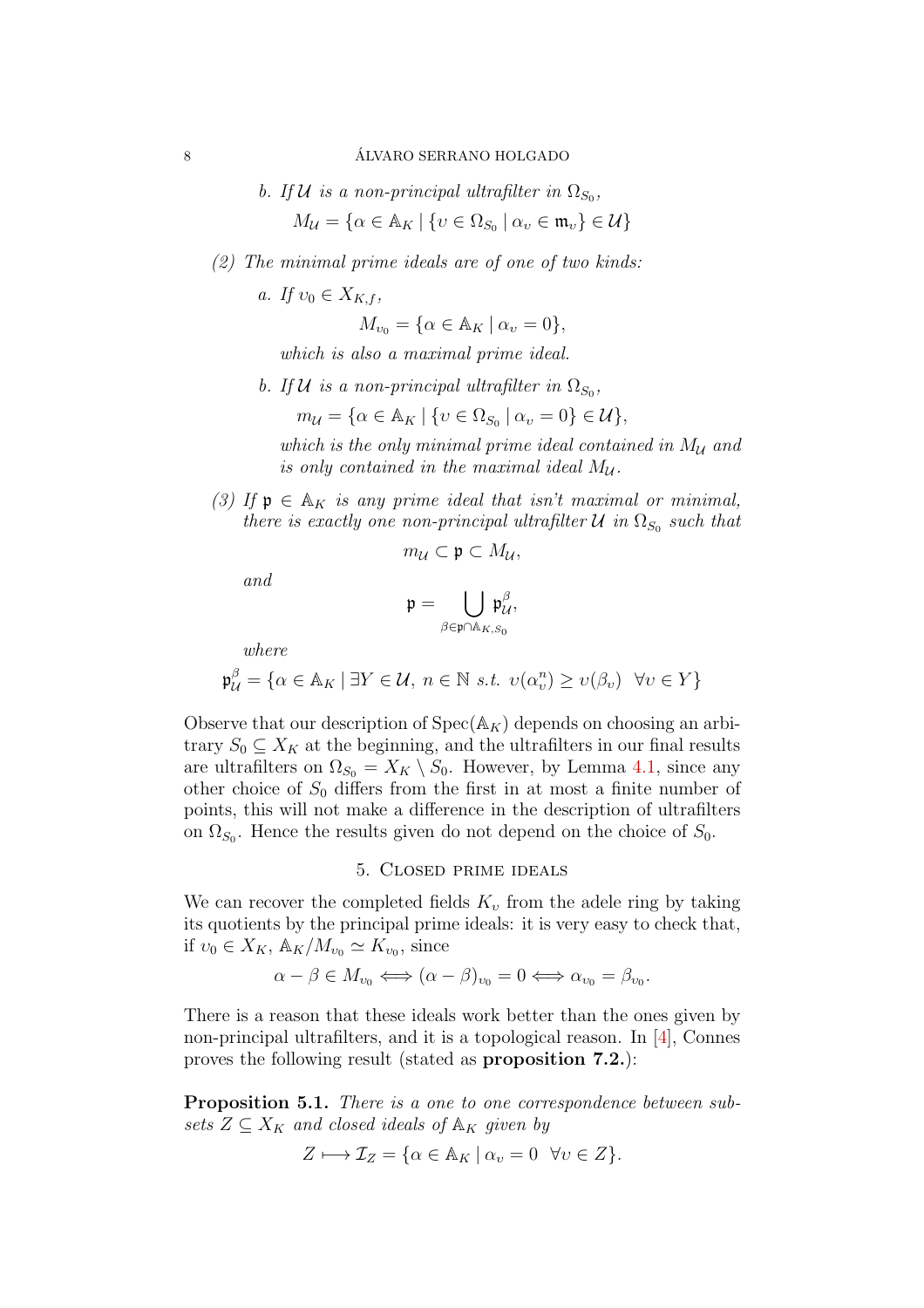Given our description of the prime ideals of  $\mathbb{A}_K$ , this implies that the only closed prime ideals in  $\mathbb{A}_K$  are the maximal prime ideals  $M_{\nu_0}$ , for  $v_0 \in X_K$  (since  $\mathcal{I}_Z \subseteq M_v$  for any  $v \in Z$ ).

Connes stops his exploration of  $Spec(\mathbb{A}_{K})$  there. However, our previous exhaustive description of  $Spec(A_K)$  allows us to prove the following:

**Proposition 5.2.** *If*  $U$  *is a non-principal ultrafiter in*  $\Omega_{S_0} = X_K \setminus S_0$ , *the minimal prime ideal m<sub>U</sub> defined by*  $U$  *is dense in*  $\mathbb{A}_K$ *. Consequently, every prime ideal of*  $\mathbb{A}_K$  *not of the form*  $M_{\nu_0}$  *for*  $\nu_0 \in X_K$  *is dense in*  $\mathbb{A}_{K}$ *, because its closure is an ideal that contains* 1.

*Proof.* Take the net  $\{\alpha^V\}_{V \in \mathcal{U}}$ , where

$$
\alpha_v^V = \begin{cases} 0 & \text{if } v \in V \\ 1 & \text{if } v \notin V \end{cases}
$$

and  $\alpha^{V_1} \geq \alpha^{V_2} \Leftrightarrow V_1 \subseteq V_2$ . It is clear from the definition of  $m_{\mathcal{U}}$  that  $\alpha^V \in m_{\mathcal{U}}$  for every  $V \in \mathcal{U}$ .

Let N be an open neighbourhood of  $1 \in A_K$ . We can assume, without loss of generality, that it is a basic open set, that is, of the form  $N =$  $\prod N_v$ , where each  $N_v$  is an open neighbourhood of  $1 \in K_v$  and  $N_v = \mathfrak{o}_v$ for almost every v. If we take  $V_0 = \{v \in \Omega_{S_0} \mid N_v = \mathfrak{o}_v\}$ , we have:

- (1)  $V_0 \in \mathcal{U}$ , because  $\mathcal{U}$  contains every cofinite subset of  $\Omega_{S_0}$ .
- (2) If  $\alpha^V \ge \alpha^{V_0}$  (that is,  $V \subseteq V_0$ ) for some  $V \in \mathcal{U}$ , then  $\alpha^V \in N$ .

This means that the net  $\{\alpha^V\}_{V \in \mathcal{U}}$  has limit  $1 \in \mathbb{A}_K$ , and therefore  $m_{\mathcal{U}}$ is dense in  $\mathbb{A}_K$ .

Now, since every prime ideal not of the form  $M_{\nu_0}$  contains  $m_{\mathcal{U}}$  for some non-principal ultrafilter  $\mathcal U$  in  $\Omega_{S_0}$ , it must also be dense in  $\mathbb A_K$ .

# 6. Restriction of ultrafilters under surjective maps with uniformly bounded fibres

In the next sections we will examine how, for a finite extension of number fields  $L/K$ , the prime ideals of the  $A_K$ -algebra  $A_L$  behave relative to those of  $\mathbb{A}_K$ . Before that we need to develop some results about the behaviour of ultrafilters under extension.

Let X and Y be two sets and  $\pi: Y \to X$  a map between them. Extend  $\pi$  to a map from  $\mathcal{P}(Y)$  to  $\mathcal{P}(X)$  via direct images,  $\pi(W) = {\pi(y) | y \in \mathcal{P}(Y)}$  $W$ . Then we can define, for an ultrafilter  $U$  on Y,

$$
\pi\left(\widetilde{\mathcal{U}}\right) = \left\{\pi(W) \mid W \in \widetilde{\mathcal{U}}\right\}.
$$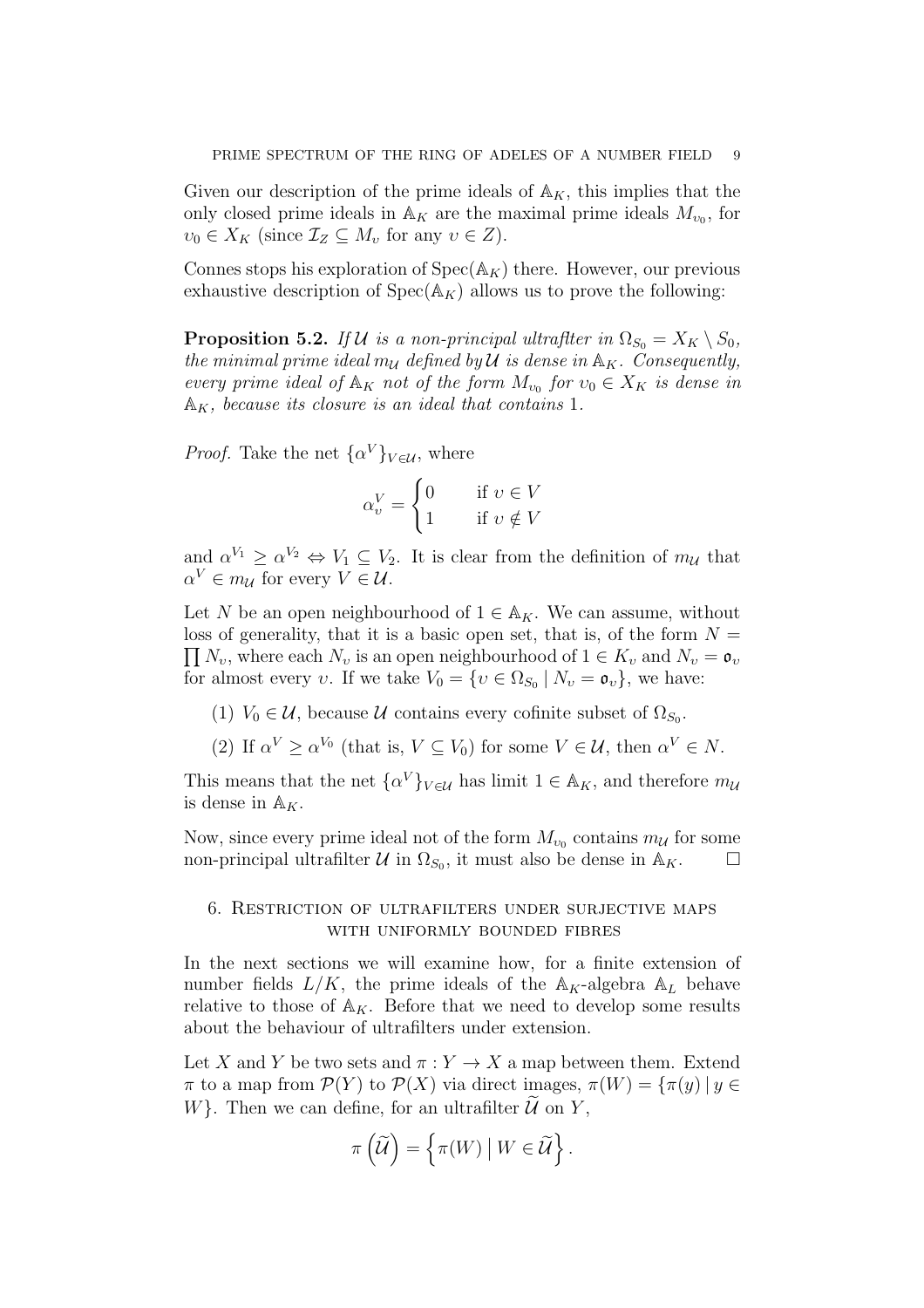It is not true, in general, that  $\pi(\widetilde{\mathcal{U}})$  is an ultrafilter on X, and it may not even be a filter. This changes if  $\pi$  is surjective.

<span id="page-9-0"></span>**Proposition 6.1.** *Let* X, Y *be two sets and*  $\pi : Y \to X$  *a surjective map.* For every ultrafilter  $\widetilde{\mathcal{U}}$  on Y,  $\pi(\widetilde{\mathcal{U}})$  is an ultrafilter on X. Fur*thermore, for every ultrafilter*  $U$  *on*  $X$  *there is at least one ultrafilter*  $U$ *on* Y *such that*  $\mathcal{U} = \pi(\mathcal{U})$ *.* 

*Proof.* It is easy to check that  $\pi(\widetilde{\mathcal{U}})$  is an ultrafilter on X if  $\widetilde{\mathcal{U}}$  is an ultrafilter on Y. Now, let U be an ultrafilter on X. For every  $x \in X$ , we fix  $x^{(1)} \in \pi^{-1}(x)$ . For  $V \subseteq X$ , define  $V^{(1)} = \{x^{(1)} | x \in V\} \subseteq Y$  and

 $\mathcal{U}^{(1)} = \{W \subseteq Y \mid \exists V \in \mathcal{U} \text{ with } V^{(1)} \subseteq W\}.$ 

Clearly  $\pi(\mathcal{U}^{(1)}) = \mathcal{U}$  as subsets of  $\mathcal{P}(X)$ , so we only have to prove that  $\mathcal{U}^{(1)}$  is an ultrafilter on Y. It is immediate to check that  $\varnothing \notin \mathcal{U}^{(1)}$ and that  $\mathcal{U}^{(1)}$  is closed under upward inclusions. Given  $V_1, V_2 \subseteq X$ ,  $V_1^{(1)} \cap V_2^{(1)} = (V_1 \cap V_2)^{(1)}$ , so  $\mathcal{U}^{(1)}$  is also closed under finite intersection. Now take  $W \subseteq Y$  and  $V = \{x \in X \mid x^{(1)} \in W\}$ . Then  $V^{(1)} \subseteq W$  and  $(X \setminus V)^{(1)} \subseteq Y \setminus W$ , and since either V or  $X \setminus V$  are in U, then either W or  $Y \setminus W$  are in  $\mathcal{U}^{(1)}$ .

<span id="page-9-1"></span>**Lemma 6.2.** Let X be a set and  $P_1, ..., P_N \in \mathcal{P}(X) \setminus \{\emptyset\}$  a finite *partition of* X*, that is,*  $X = P_1 \cup ... \cup P_N$  *and*  $P_i \cap P_j = \emptyset$  *if*  $i \neq j$ *. If* U is an ultrafilter in X, U contains exactly one of the sets  $P_1, ..., P_N$ .

*Proof.* If there were more than one, their intersection would be empty. If there were none, their set complements would be in  $\mathcal{U}$ , and their intersection would be empty.

<span id="page-9-2"></span>**Proposition 6.3.** *Let*  $\pi: Y \to X$  *be a surjective map between two sets such that there is an*  $n \in \mathbb{N}$  *with*  $\#\pi^{-1}(x) = n$  *for every*  $x \in X$ *. For every ultrafilter*  $U$  *in*  $X$  *there are exactly*  $n$  *ultrafilters in*  $Y$  *that restrict*  $to \mathcal{U}$  *via*  $\pi$ *.* 

*Proof.* For every  $x \in X$ , let  $\pi^{-1}(x) = \{x^{(1)}, ..., x^{(n)}\}$ . Given an ultrafilter U on X, let  $\mathcal{U}^{(1)},...,\mathcal{U}^{(n)}$  be the ultrafilters in Y defined as in the proof of Proposition [6.1.](#page-9-0) These are  $n$  distinct ultrafilters in  $Y$  (because  $V^{(i)} \cap V^{(j)} = \varnothing$  if  $i \neq j$ ) and  $\pi(\mathcal{U}^{(i)}) = \mathcal{U}$  for  $i = 1, ..., n$ . Let us prove that there are no others.

Let  $\widetilde{U}$  be an ultrafilter in Y such that  $\pi(\widetilde{U}) = U$ . Let  $\widetilde{V} \in \widetilde{U}$ . By lemma [6.2,](#page-9-1) there is exactly one  $i = 1, ..., n$  such that  $X^{(i)} \in \widetilde{\mathcal{U}}$ . Since

$$
\pi(\widetilde{V})^{(i)} \subseteq \widetilde{V} \cap X^{(i)} \subseteq \widetilde{V}
$$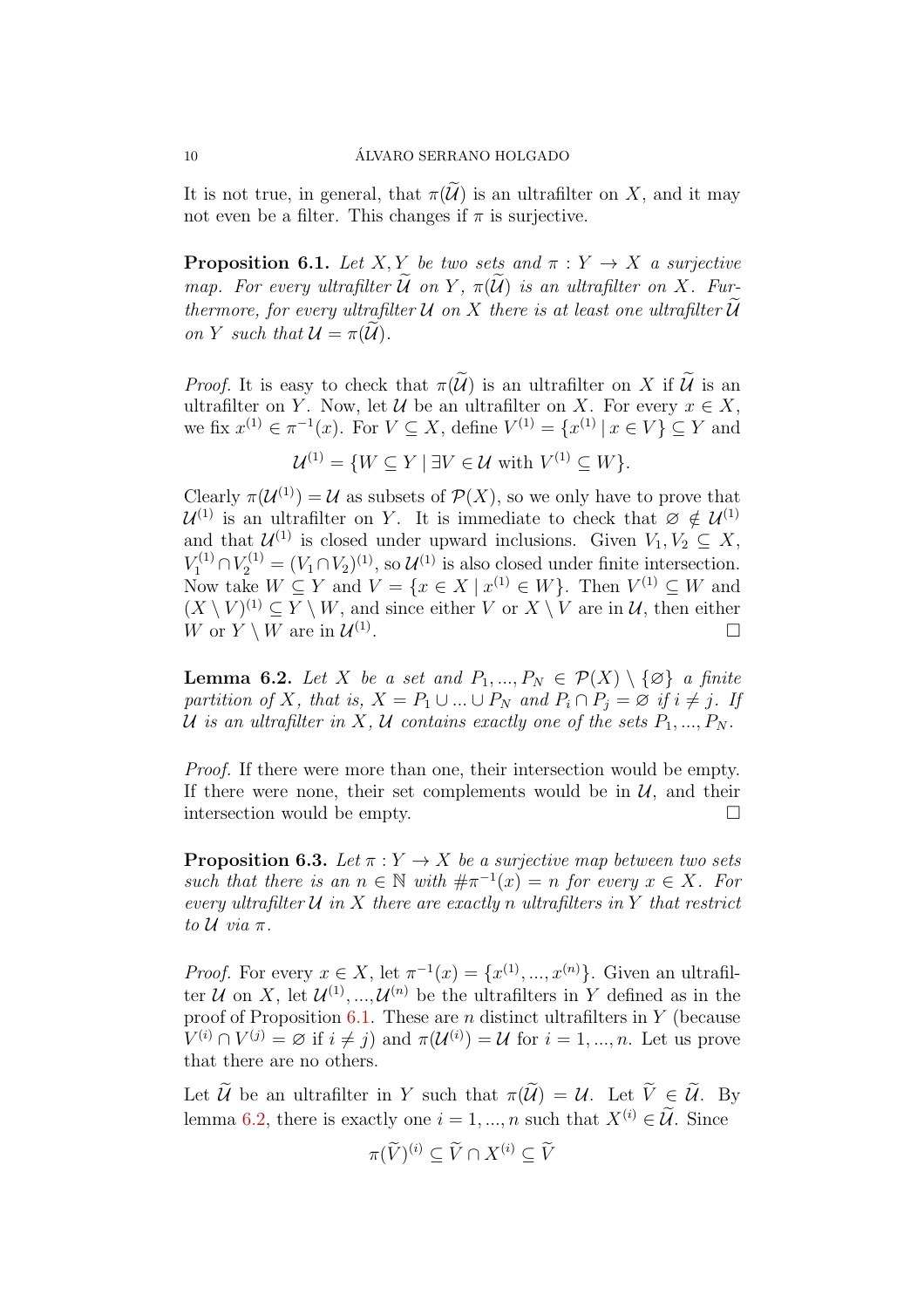and  $\pi(\tilde{V})^{(i)} \in \mathcal{U}^{(i)}$ , we have  $\tilde{V} \in \mathcal{U}^{(i)}$ , so  $\tilde{\mathcal{U}} \subseteq \mathcal{U}^{(i)}$  and, by maximality of ultrafilters,  $\mathcal{U} = \mathcal{U}^{(i)}$ .

<span id="page-10-0"></span>**Proposition 6.4.** *Let*  $\pi: Y \to X$  *be a surjective map between two sets such that its fibres are uniformly bounded by*  $n \in \mathbb{N}$  *(that is, for every*  $x \in X$  we have  $\#\pi^{-1}(x) \leq n$ . For every ultrafilter U on X there are *at most n ultrafilters on Y that restrict to*  $U$  *via*  $\pi$ *.* 

*Proof.* For  $x \in X$ , set  $m_x = \#\pi^{-1}(x)$  and fix an ordering of the fibre of  $x, \pi^{-1}(x) = \{x^{(1)}, ..., x^{(m_x)}\}.$  For every  $x \in X$  we complete  $\pi^{-1}(x)$ to an n-element set

$$
W_x = \{x^{(1)}, ..., x^{(m_x)}, x^{(m_x+1)}, ..., x^{(n)}\},\,
$$

by adding arbitrary elements  $x^{(m_x+1)},...,x^{(n)}$  (for example, copies of  $x^{(1)}$ ). Now consider the disjoint union

$$
\widetilde{Y} = \bigsqcup_{x \in X} W_x
$$

and define  $p: \widetilde{Y} \rightarrow Y$  as

(1)  $p(x^{(i)}) = x^{(i)}$  if  $i \leq m_x$ . (2)  $p(x^{(i)}) = x^{(1)}$  if  $i > m_x$ .

Let  $\widetilde{\pi} = \pi \circ p : Y \to X$  so that  $\widetilde{\pi}^{-1}(x) = W_x$ . We can apply Proposition 6.2 to  $\widetilde{\pi}$  and Proposition 6.1 to  $x$  as that given an ultrafilton 14 tion [6.3](#page-9-2) to  $\tilde{\pi}$  and Proposition [6.1](#page-9-0) to p, so that, given an ultrafilter U in X, the ultrafilters in Y that restrict to  $\mathcal U$  via  $\pi$  are the restriction to Y via p of the ultrafilters in Y that restrict to U via  $\tilde{\pi}$ , of which there are n. are *n*.

In the case of a finite extension of number fields  $L/K$ , this last result will help us get an upper bound for the number of prime ideals in  $A_L$ above a given prime ideal in  $A_K$ . We need one more result, that is a consequence of lemma [6.2:](#page-9-1)

<span id="page-10-1"></span>**Lemma 6.5.** Let  $\pi : Y \to X$  as in Proposition [6.4](#page-10-0) and  $\widetilde{U}$  an ultrafilter *on* Y. For every  $\widetilde{W} \in \widetilde{U}$  there is some  $W \in \widetilde{U}$  with  $W \subseteq \widetilde{W}$  and such *that* W contains at most one point from every fibre of  $\pi$ .

*Proof.* Since  $\tilde{U}$  is closed under finite intersections, the assertion is equivalent to the existence of a set  $W \in \mathcal{U}$  such that W contains at most one point from every fibre of  $\pi$ , and we can take the set  $X^{(i)}$ , with  $i = 1, ..., n$  the only index such that  $X^{(i)} \in \widetilde{\mathcal{U}}$ , by lemma [6.2.](#page-9-1)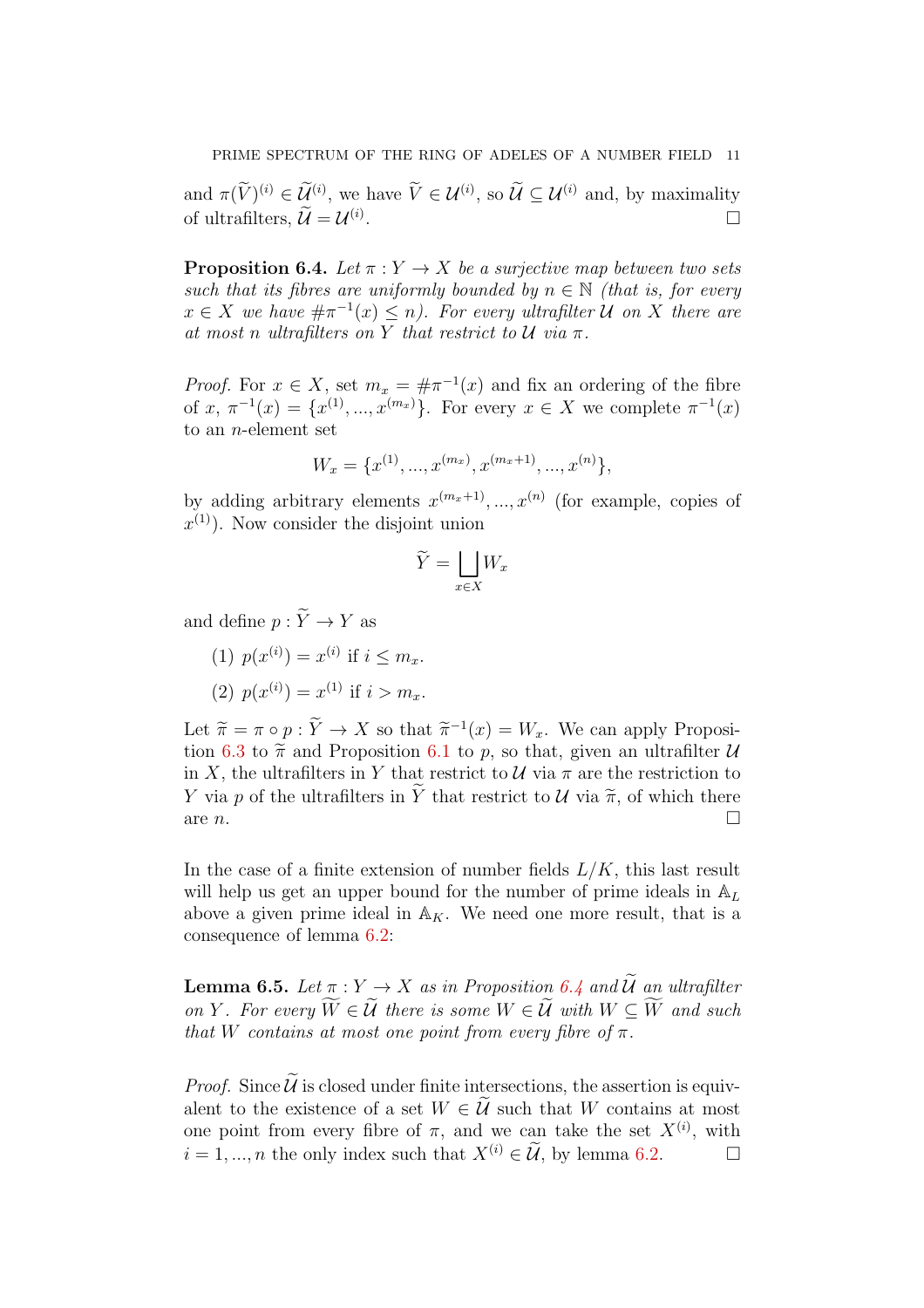#### 7. Extension of prime ideals in finite extensions

If  $L/K$  is a finite extension of number fields of degree n, it is well known (see [\[3\]](#page-13-0)) that  $A_L$  is a free  $A_K$ -algebra of rank n, and in fact  $A_L \simeq A_K \otimes_K L$ . The  $A_K$ -algebra monomorphism  $A_K \hookrightarrow A_L$  induces a morphism

$$
\begin{array}{rcl} \mathrm{Spec}(\mathbb{A}_L) & \longrightarrow & \mathrm{Spec}(\mathbb{A}_K) \\ \mathfrak{B} & \longmapsto & \mathfrak{B} \cap \mathbb{A}_K. \end{array}
$$

We will now study the fibres of this morphism using the description of  $Spec(\mathbb{A}_{K})$  given in section [4.](#page-4-0) For simplicity we will assume that our base field is  $\mathbb Q$  and consider a finite extension  $K/\mathbb Q$  of degree  $n \in \mathbb N$ . Let  $X_{\mathbb{Q}} = {\infty} \cup {\{p \in \mathcal{P}\}\}$  be the set of places in  $\mathbb{Q}$ , with starting set  $S_0 = {\infty}$  and  $\Omega = X_0 \setminus S_0$ . Let  $X_K$  be the set of places in K, and  $\widetilde{S}_0$  the set of Archimedean places, with  $\widetilde{\Omega} = X_K \setminus \widetilde{S}_0$ . We have a restriction map  $r = r_{K/\mathbb{Q}} : X_K \to X_{\mathbb{Q}}$  for which  $S_0 = r^{-1}(S_0)$ . The basic theory of valuations (see [\[3\]](#page-13-0), [\[7\]](#page-13-1)) tells us that r is a map with finite fibres, with  $#S_0 = s_1 + s_2$  (where  $s_1$  is the number of real embeddings of  $K$  and  $s$  is the number of pairs of conjugate complex embeddings) and  $\#r^{-1}(p) = g_p$  (where  $g_p$  is the number of prime ideals in the decomposition of the ideal  $(p) \subseteq \mathfrak{o}_K$ . The map  $r : \Omega \to \Omega$ gives us, according to Proposition [6.4,](#page-10-0) a surjective map between the ultrafilters on  $\Omega$  and the ultrafilters on  $\Omega$  with finite fibres uniformly bounded by n.

**Proposition 7.1.** For the maximal and minimal ideals of  $\mathbb{A}_K$ , we have:

- *(1) Given*  $v \in X_K$ *,*  $M_v \cap \mathbb{A}_{\mathbb{Q}} = M_{r(v)}$ *.*
- (2) If U is a non-principal ultrafilter in  $\Omega$ ,  $M_{\tilde{U}} \cap \mathbb{A}_{\mathbb{Q}} = M_{r(\tilde{U})}$ , and  $m_{\widetilde{\mathcal{U}}} \cap \mathbb{A}_{\mathbb{Q}} = m_{r(\widetilde{\mathcal{U}})}.$

*Therefore, every maximal (resp. minimal) prime ideal of*  $\mathbb{A}_{\mathbb{Q}}$  *has some* and at most *n* maximal (resp. minimal) prime ideals in  $\mathbb{A}_{K}$  lying above *it.*

*Proof.* The first part is easy to prove. For the second, using Lemma [6.5](#page-10-1) we can caracterize the elements in  $M_{\tilde{U}}$  and  $m_{\tilde{U}}$  using sets of U that have at most one point in each fibre of r. This gives us  $M_{r(\widetilde{U})} \subseteq M_{\widetilde{U}} \cap \mathbb{A}_{\mathbb{Q}},$ and the same for the corresponding minimal prime ideal. The opposite inclusion is trivial, and we have completed our proof.  $\Box$ 

Proposition 7.2. If  $\mathfrak p$  *is a prime ideal of*  $\mathbb A_{\mathbb Q}$  *inside the maximal ideal*  $M_{\mathcal{U}}$  for a non-principal ultrafilter  $\mathcal{U}$  of  $\Omega$ , and  $\mathcal{U}$  is an ultrafilter on  $\widetilde{\Omega}$  such that  $r(\widetilde{\mathcal{U}}) = \mathcal{U}$ , there is exactly one prime ideal  $\widetilde{\mathfrak{p}}$  in  $M_{\widetilde{\mathcal{U}}}$  with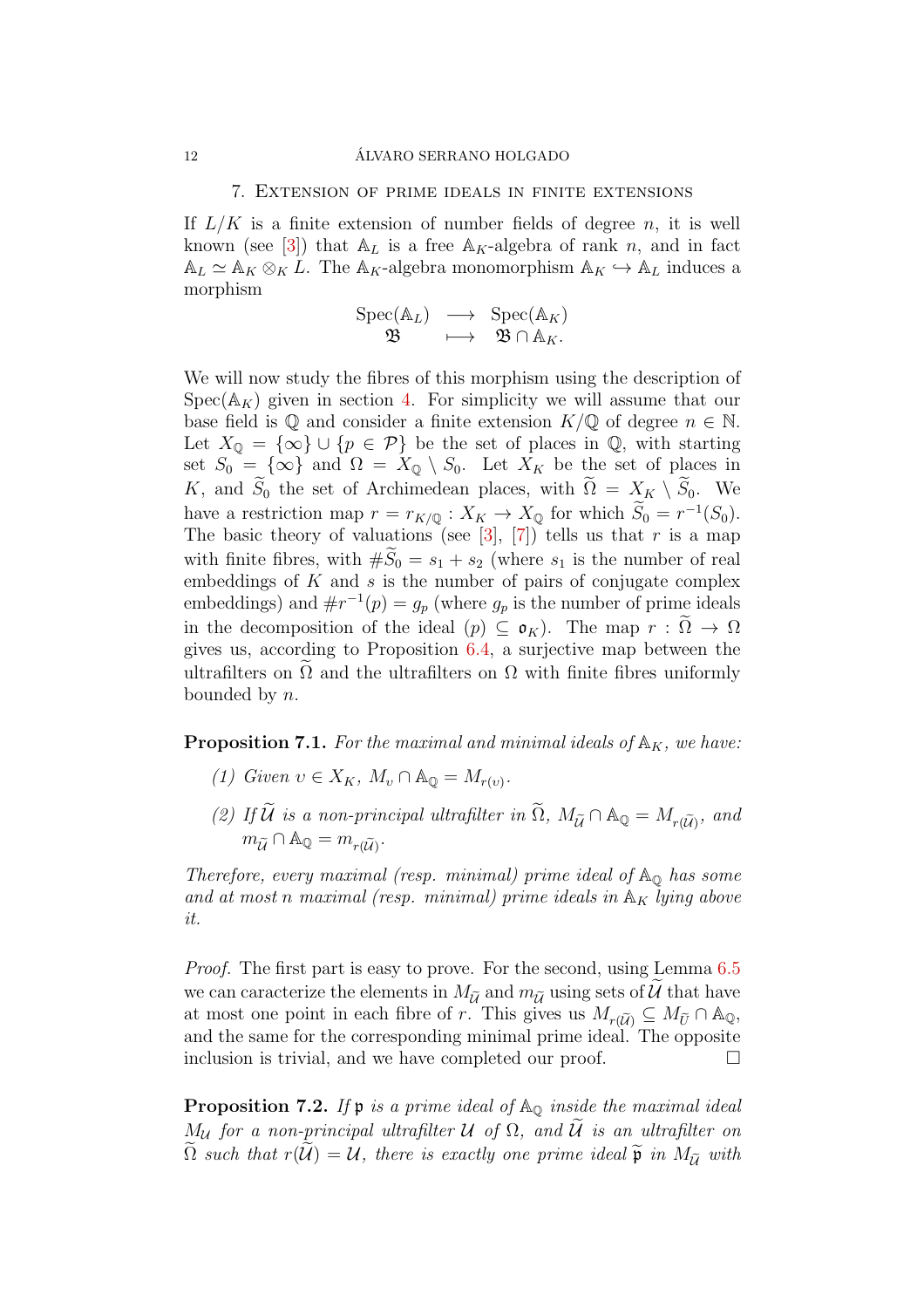$\widetilde{\mathfrak{p}} \cap \mathbb{A}_{\mathbb{Q}} = \mathfrak{p}$ *, and*  $\widetilde{\mathfrak{p}}$  *is given by* 

$$
\widetilde{\mathfrak{p}}=\underset{\beta\in\mathfrak{p}}{\bigcup}\mathfrak{p}_{\widetilde{\mathcal{U}}}^{\beta}.
$$

*Proof.* It is clear that the prime ideal  $\tilde{p}$  defined as above restricts to p. We only need to prove uniqueness, and for that we will prove that, given a prime ideal  $\mathfrak{B}$  in  $\mathbb{A}_K$  inside the maximal ideal  $M_{\widetilde{\mathcal{U}}}$  for a non-principal ultrafilter  $\mathcal{U}$  in  $\Omega$  and  $\mathfrak{b} = \mathfrak{B} \cap \mathbb{A}_{\mathbb{O}}$ , then

$$
\mathfrak{B}=\underset{\beta\in\mathfrak{b}}{\bigcup}\mathfrak{p}_{\widetilde{\mathcal{U}}}^{\beta}.
$$

The inclusion  $\supseteq$  is easy, since  $\mathfrak{b} \subseteq \mathfrak{B}$ . Take  $\mathcal{U} = r(\widetilde{\mathcal{U}})$  and  $\widetilde{\beta} \in \mathfrak{B}$ . The set  $\widetilde{W} = \{v \in \widetilde{\Omega} \mid \widetilde{\beta}_v \in \mathfrak{m}_v\}$  is in  $\widetilde{U}$ , and by Lemma [6.5](#page-10-1) there is a set W in  $\tilde{U}$  inside  $\widetilde{W}$  having at most one point in each fibre of r. Take  $V = r(W)$  and  $\beta \in A_{\mathbb{Q}}$  defined by

- (1)  $\beta_u = \tilde{\beta}_v$  if  $u \in V$  and v is the point in W above u.
- (2)  $\beta_u = 0$  if  $u \notin V$ .

It is straightforward to check that  $\beta \in \mathfrak{b}$  and  $\mathfrak{p}_{\tilde{\mathcal{U}}}^{\tilde{\beta}} = \mathfrak{p}_{\tilde{\mathcal{U}}}^{\beta}$  (because  $\beta$  and  $\widetilde{\beta}$  have the same components in a set of  $\widetilde{\mathcal{U}}$ ), so we have the equality we wanted. wanted.  $\Box$ 

**Corollary 7.3.** *If*  $\mathbb{Q} \hookrightarrow K$  *is a finite extension of degree*  $n \in \mathbb{N}$ *, the morphism*  $Spec(A_K) \rightarrow Spec(A_0)$  *is surjective and has finite fibres, uniformly bounded by* n*.*

As we stated at the beginning of the section, the base field need not be Q, and the same results, with the same proofs, are valid for any finite extension of number fields  $L/K$ .

### 8. Generalizations

Throughout this paper we have worked in the adele ring of an algebraic number ring. However, the techniques we have used and the results obtained can be used in more general settings.

Take K to be the function field of an algebraic curve over a finite field, that is, a finite extension of an extension of trascendence degree 1 of a finite field  $\mathbb{F}_q$ . These fields, together with algebraic number fields, are called *global fields*, and are studied together because they share many similar properties: primarily, they are the only two kinds of fields with finite residue fields at the non-Archimedean places (see [\[1\]](#page-13-5)). The adele ring  $\mathbb{A}_K$  of these function fields K can be defined in the exact same way as that of a number field, and its study is also mostly the same